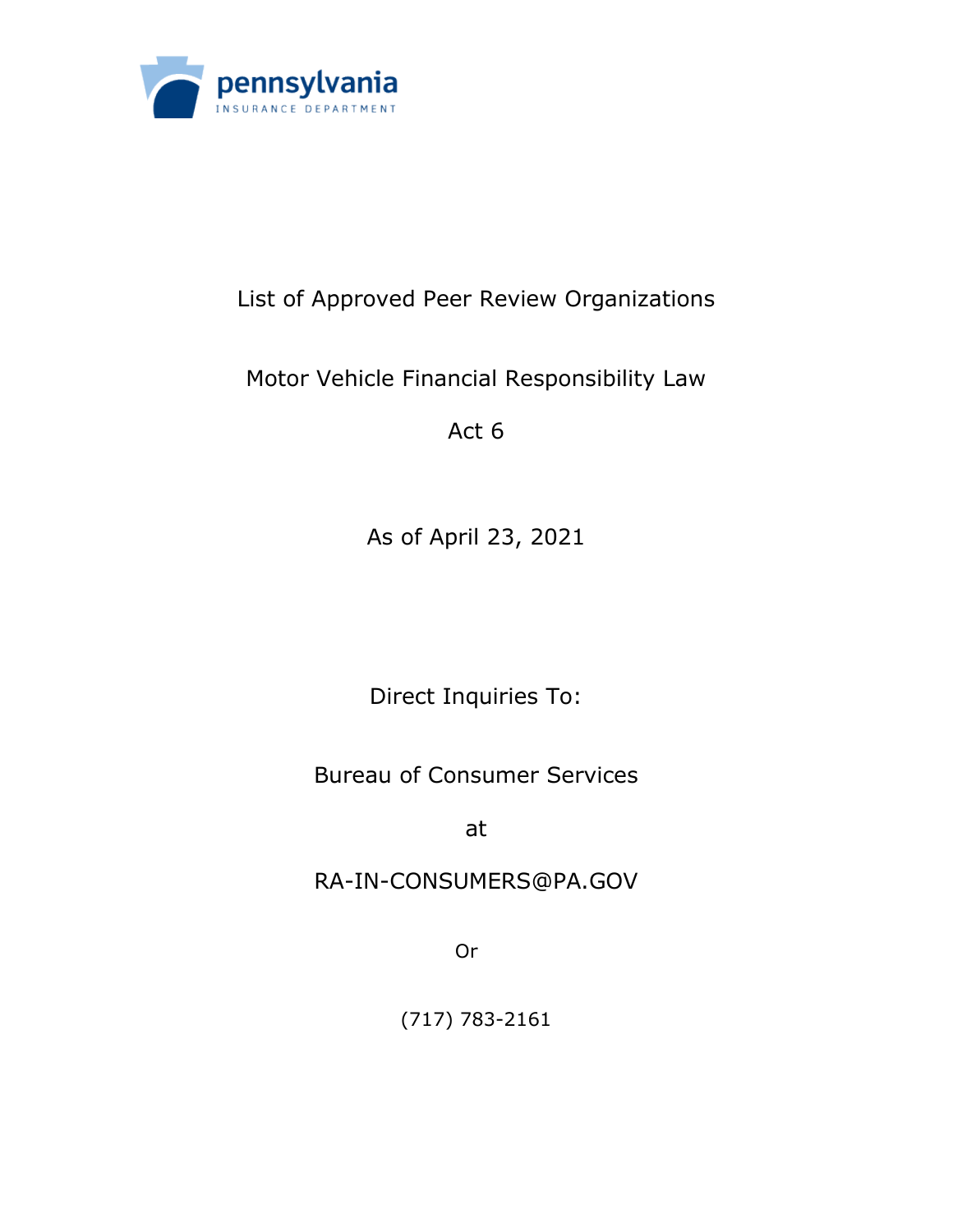Advanced Medical Reviews 2950 31st Street Suite 100 Santa Monica, CA 90405

Caducesus-Lex Medical Auditing 894 Vanderbilt Road Connellsville, PA 15425

Chiro-Med Review Company 222 S. Manoa Road Suite 200 Havertown, PA 19083

Claims Eval, Inc 4980 Rocklin Rd. Rocklin, CA 95677

Dane Street 7111 Fairway Drive Suite 201 Palm Beach Gardens, FL 33418

ExamWorks 150 Presidential Way Suite 120 Woburn, MA 1801

Horizon Health Care Consultants 3000 Valley Forge Circle Suite 3200 King of Prussia, PA 19406

Innovative Chiropractic Peer Review Company 1002 Logan Boulevard Suite 114 #401 Altoona, PA 16602 KEPRO 777 East Park Drive

Harrisburg, PA 17111

LRC Rehabilitation Consultants P.O. Box 138 Skippack, PA 19474

Advanced Rehabilitation Management 900 West Valley Rd. Suite 300 Wayne, PA 19087

CEC, (Chiropractic Evaluation Center) 218 Center Road Monroeville, PA 15146

Chiropractic Medicine Auditing Professionals (CMAP) The Commons at Oaklands 760 West Lancaster Avenue Exton, PA 19341

CorVel Corporation 1000 Madison Ave. Norristown, PA 19403

Disability Management Consultants 1532 McDaniel Drive Westchester, PA 19380

First Managed Care Option 500 Office Center Dr., Suite 400 Fort Washington, PA 19034

IMX Medical Management Services 1700 Paoli Pike Malvern, PA 19355

International Healthcare Consultants P.O. Box 7029 Marietta, GA 0

KVS Consulting Services New Bridge Center 480 Pierce Street #210 Kingston, PA 18704

Med-Eval 22636 Davis Drive Suite 200 Sterling, VA 20164 American Review Systems 306 Beverly Road Pittsburgh, PA 15216

Certified Medical Consultants 6535 Nova Drive Suite 106 Ft. Lauderdale, FL 33317

Claims Alliance 197 6th Street Green Brook, NJ 8812

D&D Associates P.O. Box 9150 Garden City, NY 11530

Exam Coordinators Network 6111 Broken Sound Parkway NW Suite 207 Boca Raton, FL 33487

Hoover Rehabilitation Services 1970 Technology Parkway Mechanicsburg, PA 17050

Industrial Rehabilitation Associates P.O. Box 229 Media, PA 19063

ISG 55 Ferncroft Road Suite 300 Danvers, MA 1923

Laurel Rehabilitation Services 216 Haddon Ave. Suite 702 Westmont, NJ 8108

Medex Analytic Services 3200 N. University Drive Suite 210 Coral Springs, FL 33065